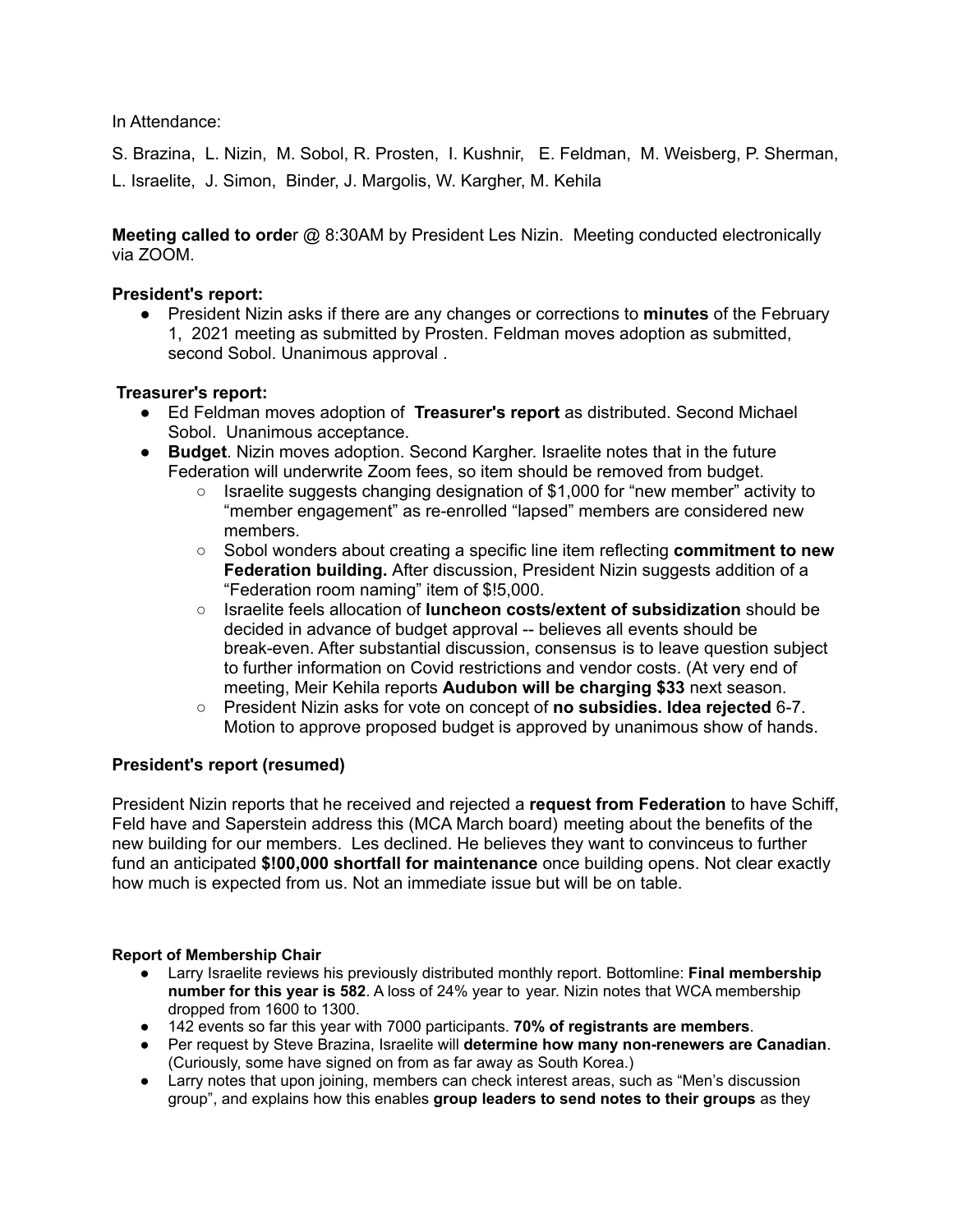wish. Nizin suggests Larry advise all group leaders of this capability. Prosten suggests that there should be a way for those who express interest in, or participate in such activities in the course of the membership year to be added to these lists. Larry indicates he will not do that. But if group leaders want lists for their own use he will supply.

● Sobol would like to **poll attendees at next luncheon** about post-inoculation Covid comfort levels. Michael feels we should have our own rules about attendance -- not tied to Federation or CDC. Nizin notes that Federation is still working on this and we have to operate within their guidelines. Israelite indicates that polling can be done, but individuals that have been signing in as "Zoom 1 and Zoom 2" would have to cease that practice. Les would like to see questions in advance -- Israelite says he does not want to entertain discussion or edits of questions, but encourages Board members to submit their ideas.

### **Report of Program Chair**

- Michael Sobol announces tentative contract with **Comedy Clu**b for December 1 candle lighting show. Looking for comedian.
- Sobol has established "under his control" a **centralized repository for speakers** so we can best use speakers -- luncheon, speaker series, medical series, science group and "zoom track we plan on running next season" would be covered. Group leaders would be free to choose their own speakers.
- Proposal to start a **Great Decisions** group within MCA may need clarification. Formal discussion group using materials prepared by Foreign Policy Association. \$35 per person for materials. Unlike most other Great Decisions groups, ours would not require affiliation with Naples Council on World Affairs. Steve Brazina seeks stipulation that there be no connection between, or mention of, our group and Naples Council. Nizin reminds that the measure has already passed 11-3. Assures there will be no connection. Nobody wishes to change vote.
- Sobol believes **Federation Star ad** this month is "great ad" --- was produced by Larry, Ira and Max.

### **Report of Member Participation Committee**

● Ira Kushnir and Max Weisberg discussed their previously distributed **strategic membership plan**. They highlighted goals and strategy for recruiting 219 "lapsed members" as well as attracting new members, and plans to retain existing members. Past measure of success was number of members -- committee is adding a goal of greater involvement in programs. Ira & Max plan to bring all significant questions to Board.

### **Report of Doc Film & Luncheon Committee**

- **April film** will be a relatively new one -- "Til Kingdom Come" -- about evangelical support for Israel. Since the filmmaker resides in Israel (time problem) and wants \$1,000 to participate, we will forgo live Zoom with her. However, there is already a recorded zoom with the film's 2 principals that will be offered to registrants to view at their convenience. Discussion of potential for live Zooms with offsite panelists after we are able to resume in-person screenings.
- **Next lunch speaker is Jeff Rice, NFL referee who has been with us before.. Three luncheon** speakers already in place for next year: Sanford Greenberg (February), Michael Farr (March) & Michael Hetfield (January) Nov., Dec. & April still open. Discussion of live MCA gatherings with speakers participating from afar.

## **Report of Publicity Chair**

Jeff Margolis notes that material for **May Federation Star** is due immediately. Brazina will expedite descriptive material about Til Kingdom Come to Jeff. Jeff notes that getting information about Summer programs into future Federation Star issues will require group chairs to feed it to him.

## ● **President's report (resumed)**

By-laws have been discussed by committee of 5, **Major changes**.